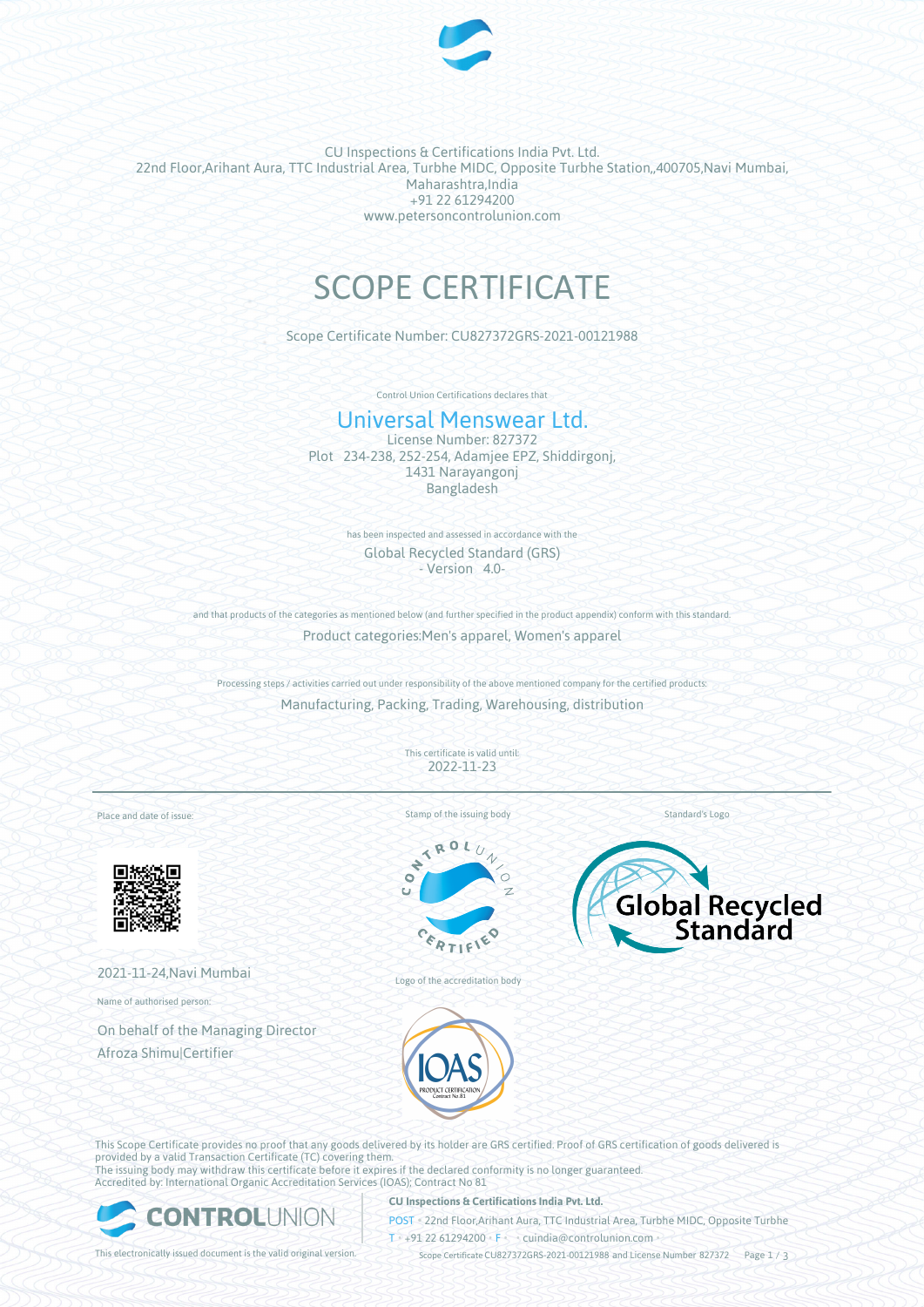

## CU Inspections & Certifications India Pvt. Ltd. 22nd Floor,Arihant Aura, TTC Industrial Area, Turbhe MIDC, Opposite Turbhe Station,,400705,Navi Mumbai, Maharashtra,India +91 22 61294200 www.petersoncontrolunion.com

### **Universal Menswear Ltd. Global Recycled Standard (GRS)**

# **Products Appendix to Certificate no.CU827372GRS-2021-00121988**

In specific the certificate covers the following products:

| <b>Product category</b> | <b>Product details</b>    | <b>Material composition</b>                                                   | Label grade   |
|-------------------------|---------------------------|-------------------------------------------------------------------------------|---------------|
| Men's apparel           | Overcoats, jackets, vests | 100.0%Recycled Post-Consumer Polyester                                        | Post-Consumer |
| Women's apparel         | Overcoats, jackets, vests | 20.0%Conventional Viscose (rayon)<br>80.0%Recycled Post-Consumer Polyester    | Post-Consumer |
| Women's apparel         | Pants, trousers           | 95.0%Recycled Post-Consumer Polyester<br>5.0% Conventional Elastane (Spandex) | Post-Consumer |

Place and date of issue:



Stamp of the issuing body



Standard's logo



2021-11-24,Navi Mumbai

Name of authorised person:

On behalf of the Managing Director Afroza Shimu|Certifier



Logo of the accreditation body